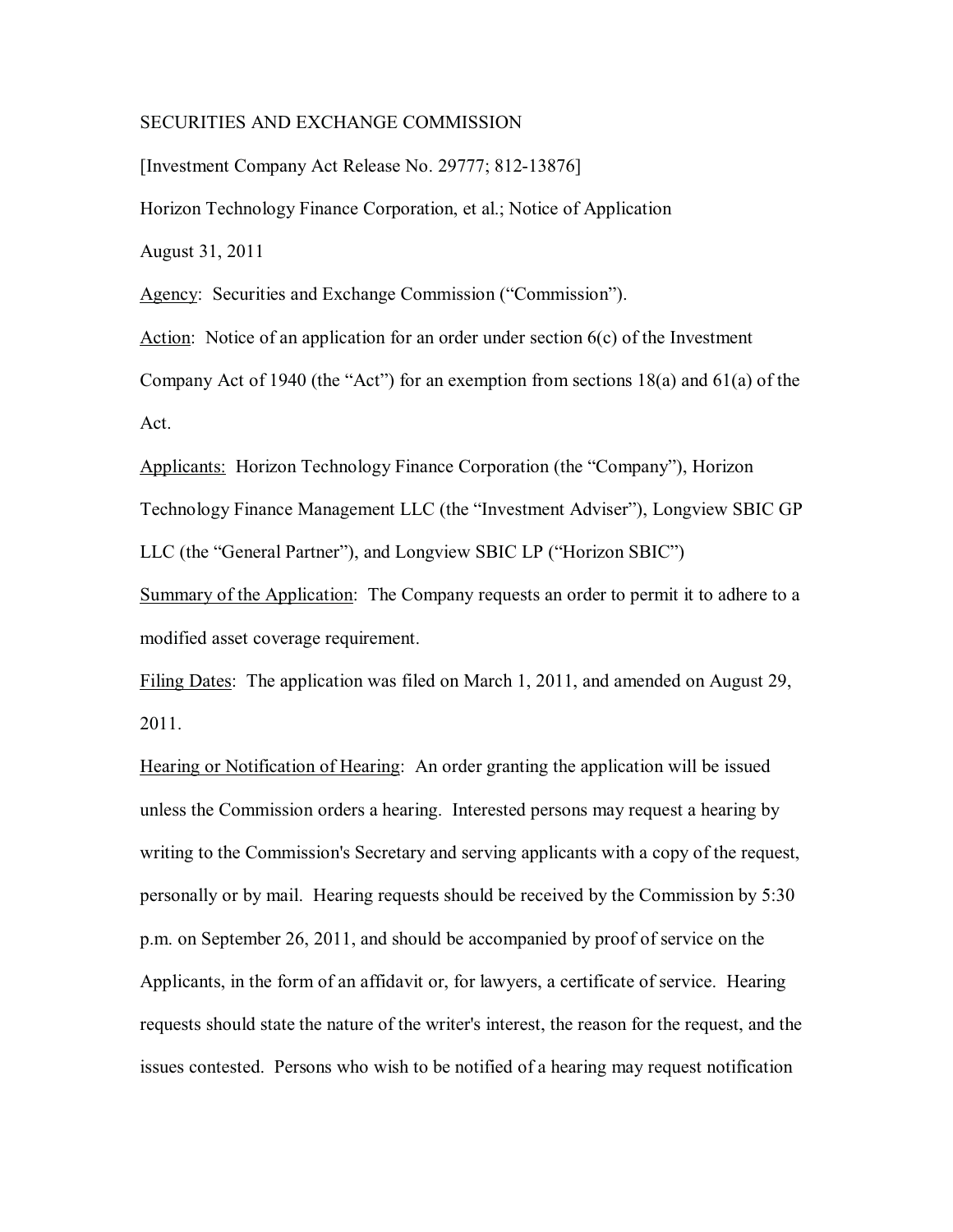by writing to the Commission's Secretary.

Addresses: Secretary, U.S. Securities and Exchange Commission, 100 F Street, NE, Washington, DC 20549-1090. Applicants, 312 Farmington Avenue, Farmington, CT 06032.

For Further Information Contact: Deepak T. Pai, Senior Counsel, at (202) 551-6876, or Dalia Osman Blass, Branch Chief, at (202) 551-6821 (Division of Investment Management, Office of Investment Company Regulation).

Supplementary Information: The following is a summary of the application. The complete application may be obtained via the Commission's website by searching for the file number, or an applicant using the Company name box, at

http://www.sec.gov/search/search.htm or by calling (202) 551-8090.

## Applicants' Representations:

1. The Company, a Delaware corporation, is an externally managed, nondiversified, closed-end management investment company that has elected to be regulated as a business development company ("BDC") under the Act.<sup>1</sup> The Company's investment objective is to generate current income from the loans it makes and capital appreciation from the warrants it receives when making such loans. The Investment Adviser, a Delaware limited liability company, is the external investment adviser to the Company. The Investment Adviser is registered under the Investment Advisers Act of 1940.

2. Horizon SBIC, a Delaware limited liability company, submitted an application to the Small Business Administration ("SBA") for a license to operate as a

Section  $2(a)(48)$  defines a BDC to be any closed-end investment company that operates for the purpose of making investments in securities described in section  $55(a)(1)$  through  $55(a)(3)$  of the Act and makes available managerial assistance with respect to the issuers of such securities.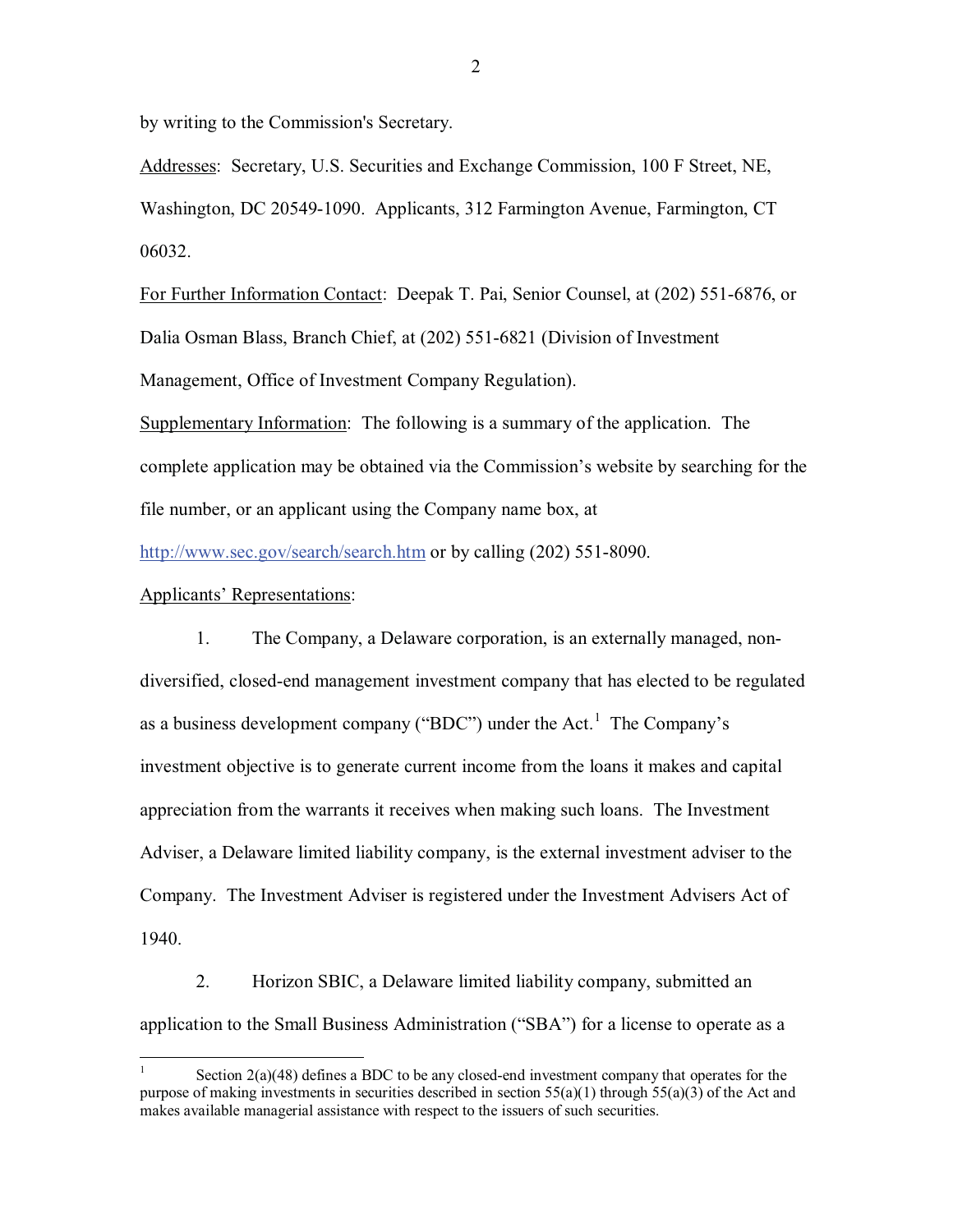small business investment company ("SBIC") under the Small Investment Act of 1958 ("SBIA"). The application is currently pending, and Applicants represent that they will not rely on the order until the SBIC application has been approved. Horizon SBIC is excluded from the definition of investment company by section  $3(c)(7)$  of the Act. The Company directly owns 99% of Horizon SBIC in the form of limited partnership interests. The General Partner, which is a wholly-owned subsidiary of the Company, is the general partner of Horizon SBIC and owns 1% of Horizon SBIC in the form of a general partnership interest. The Company is the sole manager of the General Partner and owns 100% of the General Partner's equity interests.

#### Applicants' Legal Analysis:

 1. The Company requests an exemption pursuant to section 6(c) of the Act from the provisions of sections 18(a) and 61(a) of the Act to permit it to adhere to a modified asset coverage requirement with respect to any direct or indirect wholly owned subsidiary of the Company (each, a "Subsidiary") that is licensed by the SBA to operate under the SBIA as a SBIC and relies on section  $3(c)(7)$  for an exclusion from the definition of "investment company" under the Act (each, a "SBIC Subsidiary").<sup>2</sup> Applicants state that companies operating under the SBIA, such as the SBIC Subsidiary, will be subject to the SBA's substantial regulation of permissible leverage in its capital structure.

2. Section 18(a) of the Act prohibits a registered closed-end investment company from issuing any class of senior security or selling any such security of which it is the issuer unless the company complies with the asset coverage requirements set forth

3

<sup>&</sup>lt;sup>2</sup> All existing entities that currently intend to rely on the order are named as applicants. Any other entity that relies on the order in the future will comply with the terms and condition of the order.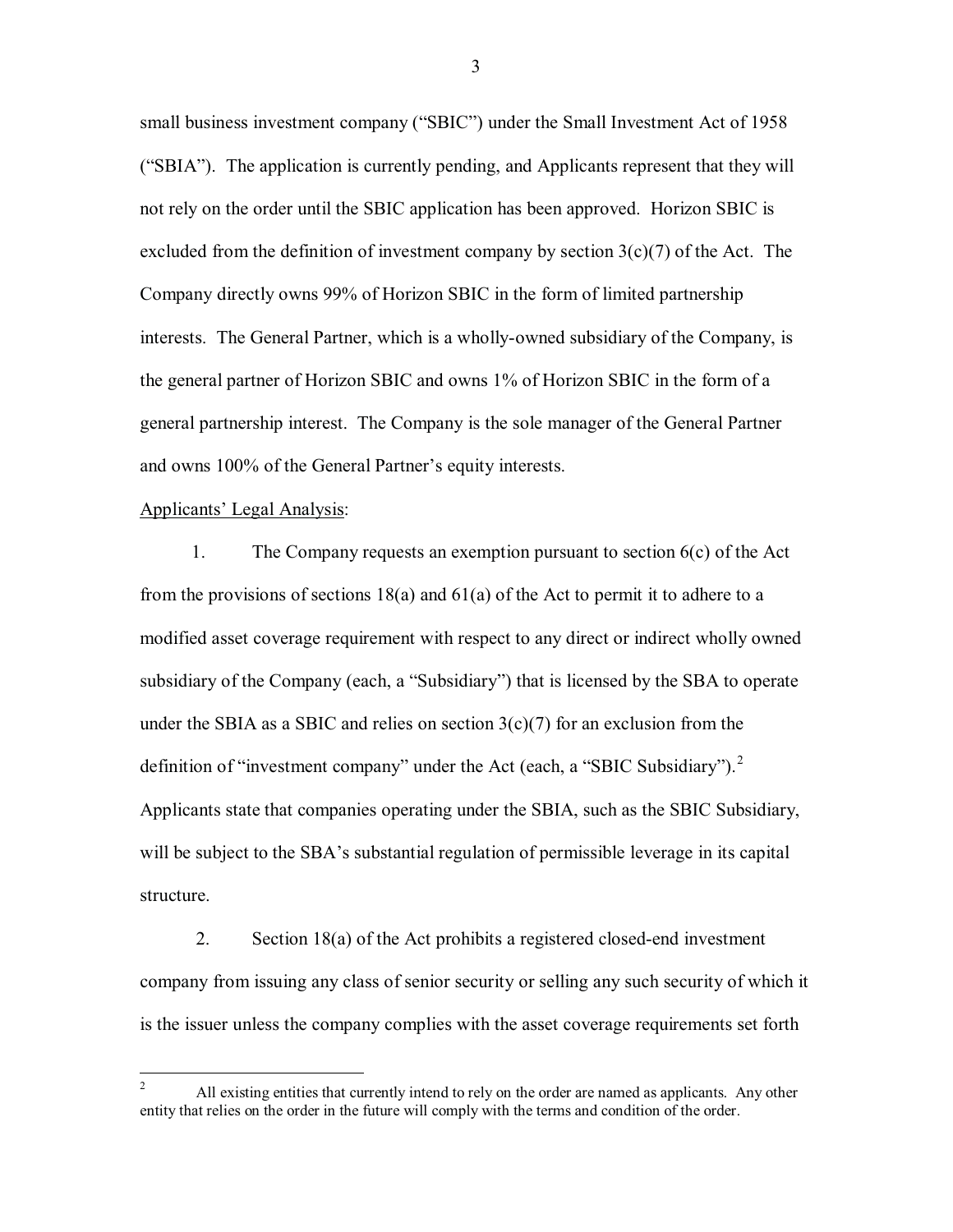in that section. Section  $61(a)$  of the Act makes section 18 applicable to BDCs, with certain modifications. Section 18(k) exempts an investment company operating as an SBIC from the asset coverage requirements for senior securities representing indebtedness that are contained in section  $18(a)(1)(A)$  and  $(B)$ .

3. Applicants state that the Company may be required to comply with the asset coverage requirements of section  $18(a)$  (as modified by section  $61(a)$ ) on a consolidated basis because the Company may be deemed to be an indirect issuer of any class of senior security issued by Horizon SBIC or another SBIC Subsidiary. Applicants state that applying section 18(a) (as modified by section  $61(a)$ ) on a consolidated basis generally would require that the Company treat as its own all assets and any liabilities held directly either by itself, by Horizon SBIC, or by another SBIC Subsidiary. Accordingly, the Company requests an order under section 6(c) of the Act exempting the Company from the provisions of section  $18(a)$  (as modified by section  $61(a)$ ), such that senior securities issued by each SBIC Subsidiary that would be excluded from the SBIC Subsidiary's asset coverage ratio by section 18(k) if it were itself a BDC would also be excluded from the Company's consolidated asset coverage ratio.

4. Section 6(c) of the Act, in relevant part, permits the Commission to exempt any transaction or class of transactions from any provision of the Act if and to the extent that such exemption is necessary or appropriate in the public interest and consistent with the protection of investors and the purposes fairly intended by the policy and provisions of the Act. Applicants state that the requested relief satisfies the section 6(c) standard. Applicants contend that, because the SBIC Subsidiary would be entitled to